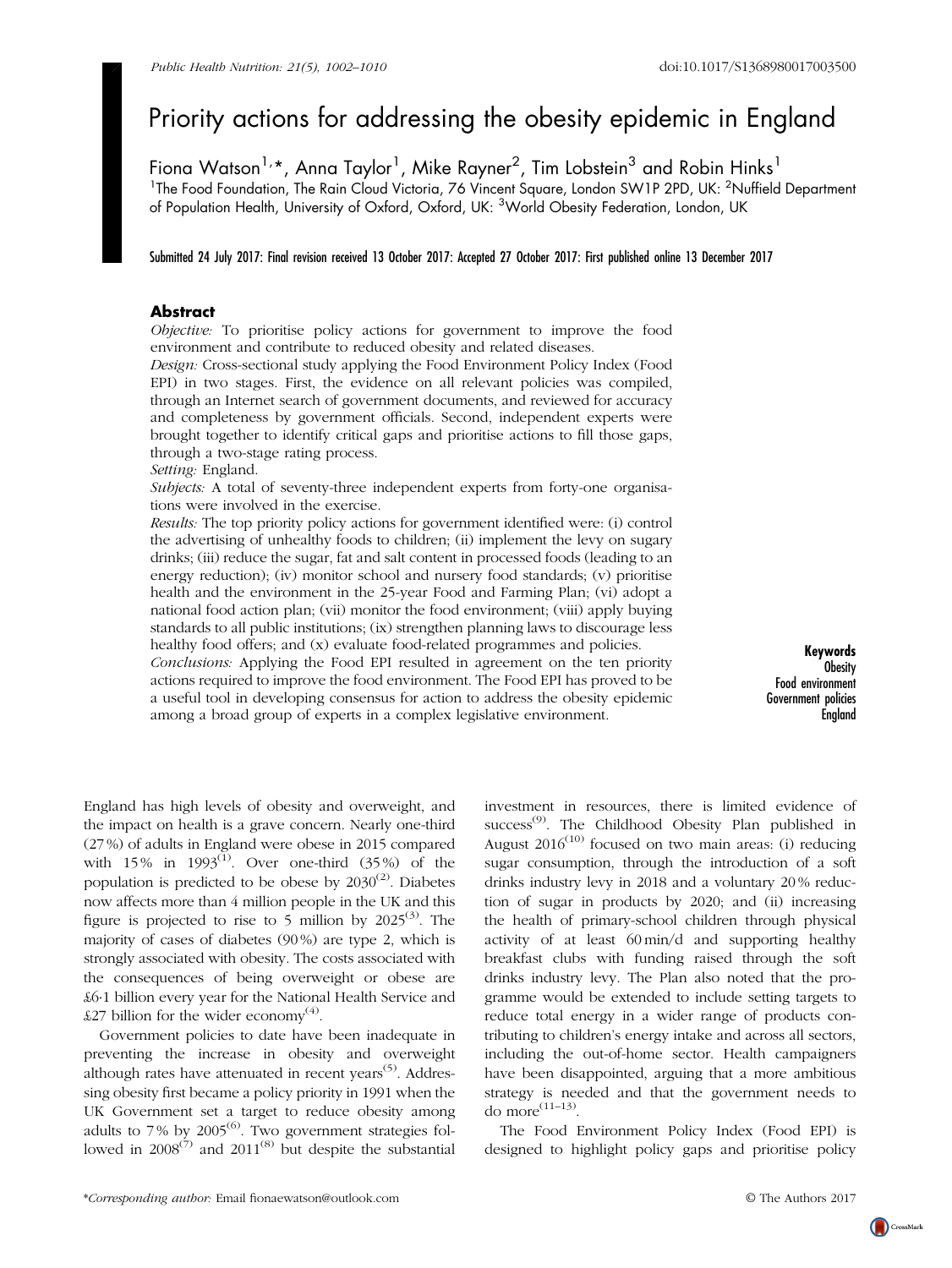Policy actions to address obesity in England 1003



Fig. 1 Conceptual framework for Food EPI (Food Environment Policy Index). (From Swinburn *et al.*<sup>[\(21](#page-8-0))</sup>)

actions to improve the food environment\* and contribute to reduced obesity and related diseases. The tool has been developed by the International Network for Food and Obesity, Non-Communicable Diseases Research, Monitoring and Action Support (INFORMAS). Three countries, New Zealand, Thailand and Australia, have applied the Food EPI tool. The present paper describes how Food EPI was applied in England to systematically document existing food- and diet-related policies, bring experts together to identify policy gaps and generate a set of priority actions that, if implemented by government, could contribute to reducing obesity and overweight in the population.

# Methods

#### Conceptual framework

The Food EPI was first conceptualized in November 2012 at a week-long meeting of international experts in Bellagio, Italy, described in detail elsewhere<sup> $(14)$  $(14)$ </sup>. As shown in Fig. 1, the index is made up of two components: government policies and infrastructure support. These, in turn, are categorized into thirteen domains that represent aspects of the food environment and its supporting infrastructure. A total of forty-eight good practice statements were developed under each of the thirteen domains (see online supplementary material, Supplemental File 1). These statements describe policies that are considered by international experts to be good practice.

A full description of the Food EPI research approach and methods, as they have been applied in New Zealand<sup>[\(15,16](#page-8-0))</sup>, Thailand<sup>([17](#page-8-0))</sup> and Australia<sup>([18\)](#page-8-0)</sup>, has been published elsewhere. The Food EPI is applied in two stages. First, the evidence on all relevant policies is compiled in an evidence paper which is reviewed for accuracy and completeness by government officials. Second, independent experts are brought together to identify critical gaps and prioritise actions to fill those gaps based on their expertise and knowledge. A flow diagram setting out the stages of the method is shown in [Fig. 2](#page-2-0).

# Compilation and validation of evidence about existing government policies

All current government policy documents that relate to the food environment in England were reviewed between September 2015 and February 2016. Documents were accessed through an Internet search, using the UK Government site [\(http://www.gov.uk/government/](http://www.gov.uk/government/publications) [publications\)](http://www.gov.uk/government/publications) which holds more than 100 000 publications. Policies were included where they applied to England, the UK (before devolution in 1999) and EU legislation that is being enacted in England. The evidence was compiled into a draft evidence paper, which was divided into seven policy domains and six infrastructure domains following the Food EPI conceptual framework (see Fig. 1 for the list of domains). The evidence was described for each of the forty-eight good practice statements.

A consultation draft of the evidence paper was circulated to officials within government departments, arms-length departmental bodies, non-departmental public bodies and self-regulatory organisations for validation. Officials were asked to identify inaccuracies and/or absence of relevant information. The policy expertise of individuals, rather than formal endorsement, was sought.

# Identification of critical gaps

An Expert Panel was identified and invited to participate in a workshop, at the University of Westminster in London, to

<sup>\*</sup> Defined as: the collective physical, economic, policy and sociocultural surroundings, opportunities and conditions that influence people's food and beverage choices and nutritional status.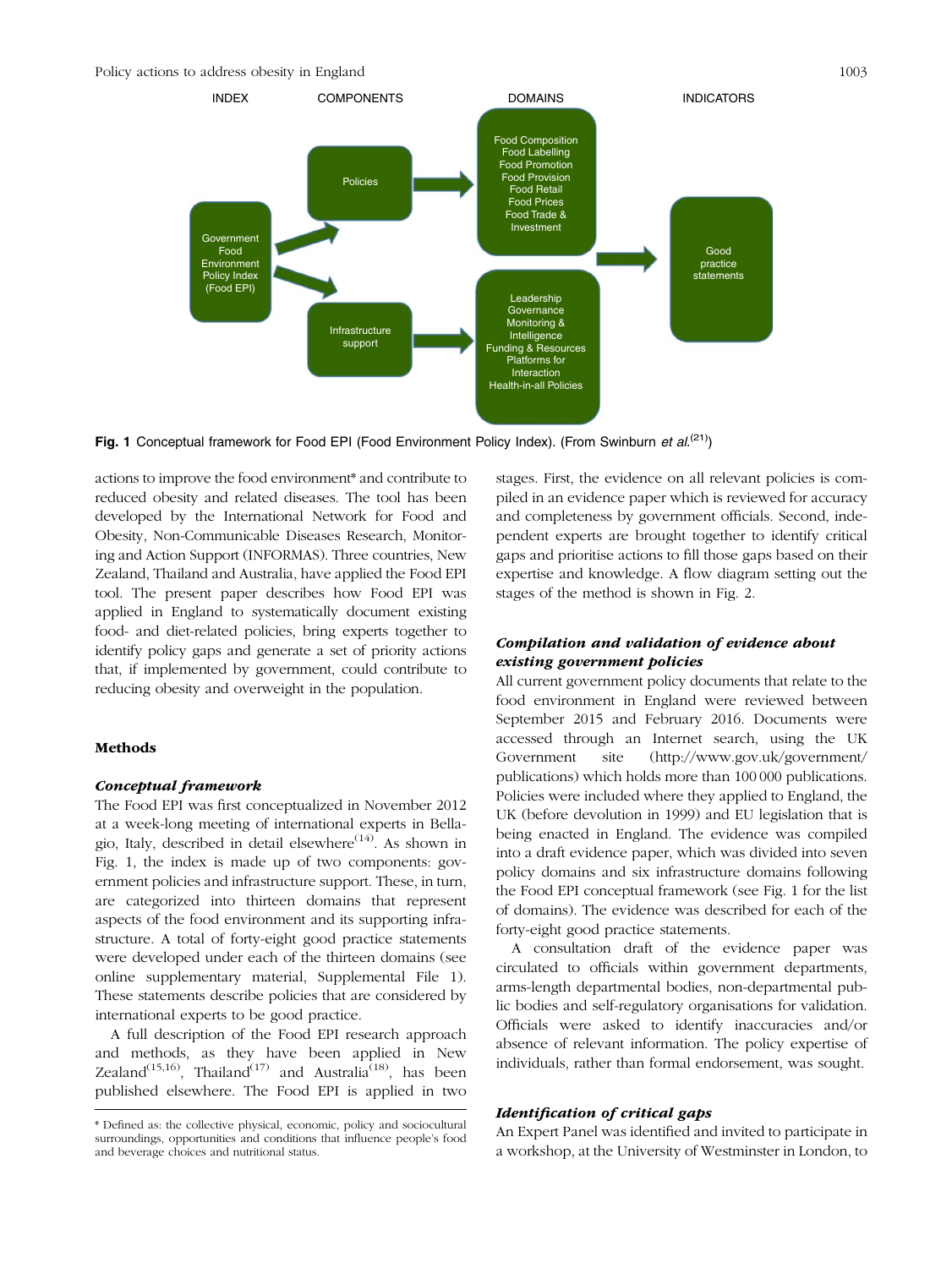<span id="page-2-0"></span>

Fig. 2 Flow diagram for Food EPI (Food Environment Policy Index) methods

identify critical gaps in current government policies regulating the food environment. The criteria used to select the Expert Panel were: (i) individuals with expertise in one or more domain areas; and (ii) individuals from organisations independent of the government.

Materials were prepared in advance of the workshop and sent to confirmed participants. These included the evidence paper, the methods paper and a set of PowerPoint slides.

During the workshop, critical policy gaps were identified through a process of 'rating' the degree of implementation of existing policies and infrastructure support. A rating was required for policies and infrastructure support for each of the forty-eight good practice statements. In advance of each rating, two slides were shown for each good practice statement: the first presented evidence of measures taken by the government in England to adopt policies and develop infrastructure support related to that area and was based on the evidence paper; the second slide presented examples from other countries of measures taken by governments to partially or fully adopt relevant policies. These international examples were taken from a list that was compiled by INFORMAS (see online supplementary material, Supplemental File 1). An example from England (where it existed) was always included on the second slide to reinforce the existence of policies already being implemented in England.

Participants from the Expert Panel were asked to rate the current degree of implementation of policies and infrastructure support in England on a scale from 1 to  $5(1)$  = less than 20% implementation,  $2=20-40%$  implementation,  $3=40-60\%$  implementation,  $4=60-80\%$  implementation, 5=80–100 % implementation). They were asked to consider the previously presented evidence, and their own informed judgement, when rating. An option of 'cannot rate'=6 was included for those who felt they lacked sufficient evidence to come to a decision.

Two forms of rating were conducted. First, policies were rated against the international examples (How well is England doing compared with other countries?). Second, policies were rated against the 'gold standard' as set out in the good practice statement (Is England doing as well as it should?).

Each Expert Panel participant was provided with a paper rating sheet and assigned a hand-held interactive polling device: 'TurningPoint'<sup>[\(19](#page-8-0))</sup>. The paper rating sheet was used to rate policies both against international examples and good practice statements. Space was made available on the rating sheet for comments.

Participants also rated the good practice statements using the clicker which was integrated into the PowerPoint slides. Participants rated at the end of the presentation of each domain and anonymised results were displayed visually on screen following each rating. The TurningPoint system tracked responses to individual clickers, which allowed inter-rater reliability to be analysed.

The ratings from the TurningPoint clicker were automatically transferred to an Excel sheet. These were checked against paper records and additional data from the rating sheets were entered manually. All ratings of '6' (insufficient information to rate) were excluded.

## Prioritisation of actions

Prioritisation of actions, which were recommendations for policies and infrastructure support that the government could put in place to improve the food environment, was carried out by email. A long list of actions was initially drafted that related to each of the forty-eight good practice statements. The proposed actions were based on existing recommendations for action from civil society groups active in England (Obesity Health Alliance, Jamie Oliver Food Foundation, Fabian Society) and from the government body Public Health England.

Further refinement of the actions took place during group discussion sessions at the workshop based on where the greatest gaps in implementation had been identified, which resulted in a list of sixty potential actions.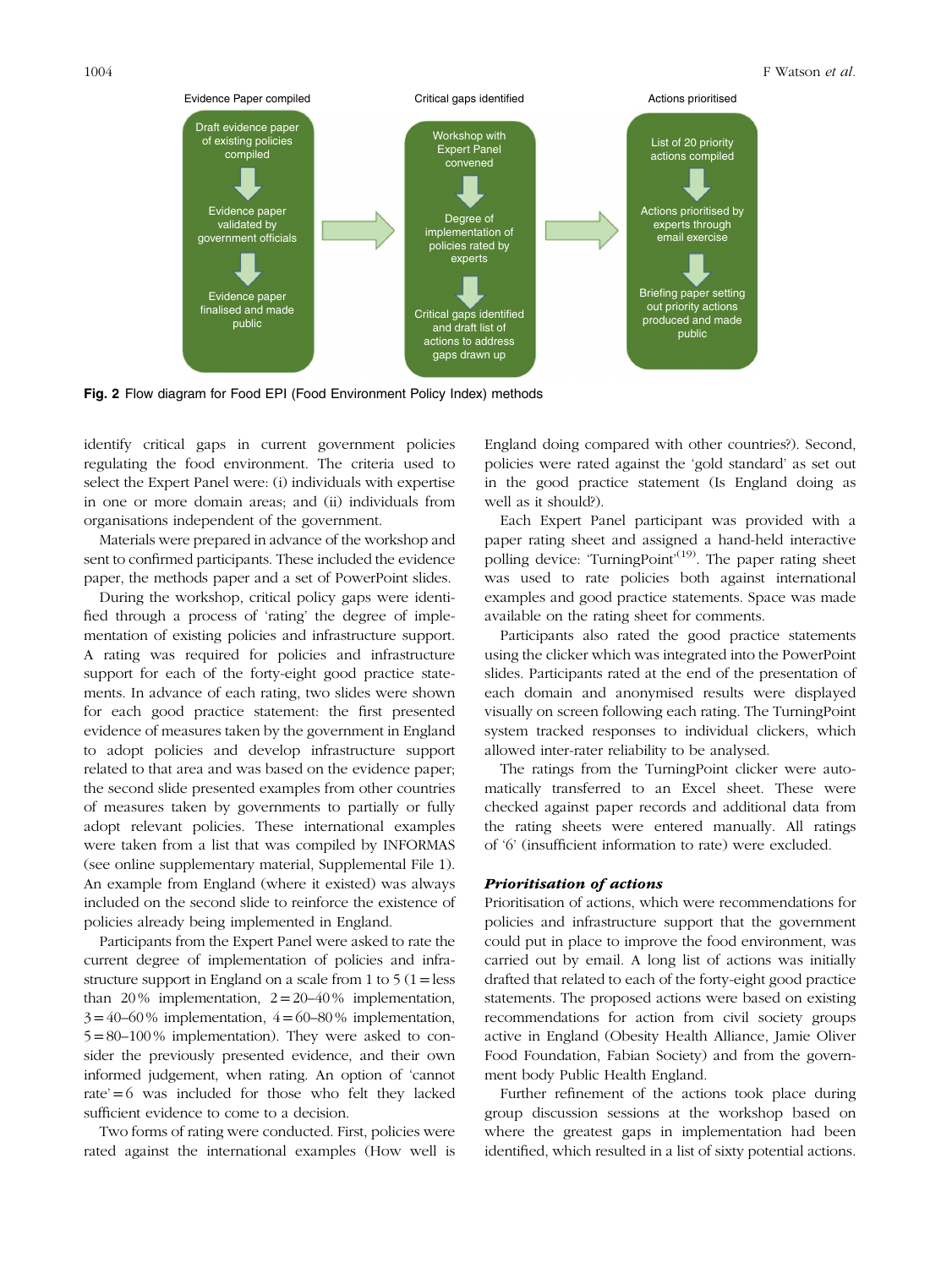Policy actions to address obesity in England 1005

A shortlist of twenty actions was identified by enlisting the support of individuals from the Expert Panel who had specific knowledge and expertise in a specific domain. These experts were asked to: (i) refine the wording of the actions to ensure that they were as SMART (Specific, Measurable, Achievable, Relevant and Timebound) as possible; and (ii) prioritise the actions (high, medium, low) based on importance and feasibility. The shortlist of actions comprised the reworded actions allocated high priority by the experts. Experts were not able to provide input to domains 1, 7, 10, 12 and 13. These actions were refined and prioritised based on notes from the workshop group discussions.

The Expert Panel was invited to prioritise the shortlist of twenty actions. Each Expert Panel member was asked to complete an Excel sheet prioritisation form, which was sent by email. Prioritisation was done separately for twelve policy actions and eight infrastructure actions using two criteria: (i) importance (need, impact, equity, other positive effects, other negative effects); and (ii) achievability (feasibility, acceptability, affordability, efficiency). These criteria were developed as part of the New Zealand Food EPI exercise $^{(15)}$  $^{(15)}$  $^{(15)}$ .

The twelve policy actions had a total of 60 points which could be allocated across the statements for importance (equivalent to an equal weighting of  $5$  points  $\times$  12 policy actions) and a further 60 points for achievability. The more points allocated, the higher the priority. Actions could be allocated 0 points and only whole numbers could be used.

In addition, Expert Panel members were informed that the two scores (for importance and achievability) would be combined to result in one score for each action. They were asked whether they thought the importance and achievability criteria should be weighted the same or not. They were able to change the weighting from 50 %:50 % if they thought that this was warranted.

A similar exercise was undertaken for the eight infrastructure support actions although in this case a total of 40 points (equivalent to an equal weighting of 5 points  $\times 8$ ) infrastructure actions) could be allocated for importance and a further 40 points for achievability.

## Results

## **Participants**

A total of seventy-three experts from forty-one organisations (universities, civil society organisations and professional bodies) took part in the rating and prioritisation exercises.

# Compilation and validation of evidence about existing government policies

A draft evidence paper was compiled and reviewed by staff within Food Standards Agency England, Food Standards Scotland, Food Standards Wales, Public Health England, Department of Health, HM Treasury, Department for Education, Department for Communities and Local Government, and the Committee of Advertising Practice. Detailed comments were received, and corrections and amendments were subsequently made to the evidence paper. No response was received from the Department for Environment, Food and Rural Affairs.

The final evidence paper is available on the Food Foundation website [\(http://www.foodfoundation.org.uk/wp](http://www.foodfoundation.org.uk/wp-content/uploads/2016/11/Appendix-3-Evidence-Paper.pdf)[content/uploads/2016/11/Appendix-3-Evidence-Paper.pdf\)](http://www.foodfoundation.org.uk/wp-content/uploads/2016/11/Appendix-3-Evidence-Paper.pdf).

# Identification of critical gaps

In total, 107 people were invited to join the Expert Panel from organisations including academic institutions, professional bodies and civil society. Of these, fifty-one participated in the workshop to identify critical gaps and an additional eight government officials came as observers. Only the non-government members of the Expert Panel took part in the rating. Some independent participants chose not to take part in the rating process because either they were not present throughout the whole day or they preferred to observe the process. A total of forty-one members of the Expert Panel completed the rating.

The rating of government policies could range from 1 (less than  $20\%$  implementation) to  $5(80-100\%$  implementation). On average, the participants rated policies relating to the food environment in England as mid-way between these extremes against both international examples and good practice statements (see Table 1), although the scores for comparing policies in England with international examples tended to be higher. This means that participants judged that England was, in general, doing averagely well in relative terms (compared with other countries) and in absolute terms (compared with a 'gold standard').

# Agreement among the experts

The level of agreement was ascertained using the Gwet AC2 inter-rater reliability coefficient and was relatively high<sup> $(20)$  $(20)$ </sup>. The level of agreement between raters was higher when rating against good practice statements (0·76; 95 % CI 0·70, 0·85) compared with rating against international examples (0·61; 95 % CI 0·55, 0·66).

|               |  |  | <b>Table 1</b> Results of rating of policies against international examples |  |
|---------------|--|--|-----------------------------------------------------------------------------|--|
|               |  |  | and good practice statements by forty-one members of the Expert             |  |
|               |  |  | Panel using the Food EPI (Food Environment Policy Index),                   |  |
| England, 2016 |  |  |                                                                             |  |

|                         | International<br>examples | Good practice<br>statements |
|-------------------------|---------------------------|-----------------------------|
| Average rating          | 2.5                       | 2.0                         |
| Range of average rating | $1.3 - 4.1$               | $1.2 - 3.9$                 |
| Inter-rater reliability | 0.61                      | 0.76                        |
| 95 % CI                 | 0.55, 0.66                | 0.70, 0.85                  |
| No. rated as '6'        | 171/1968                  | 95/1968                     |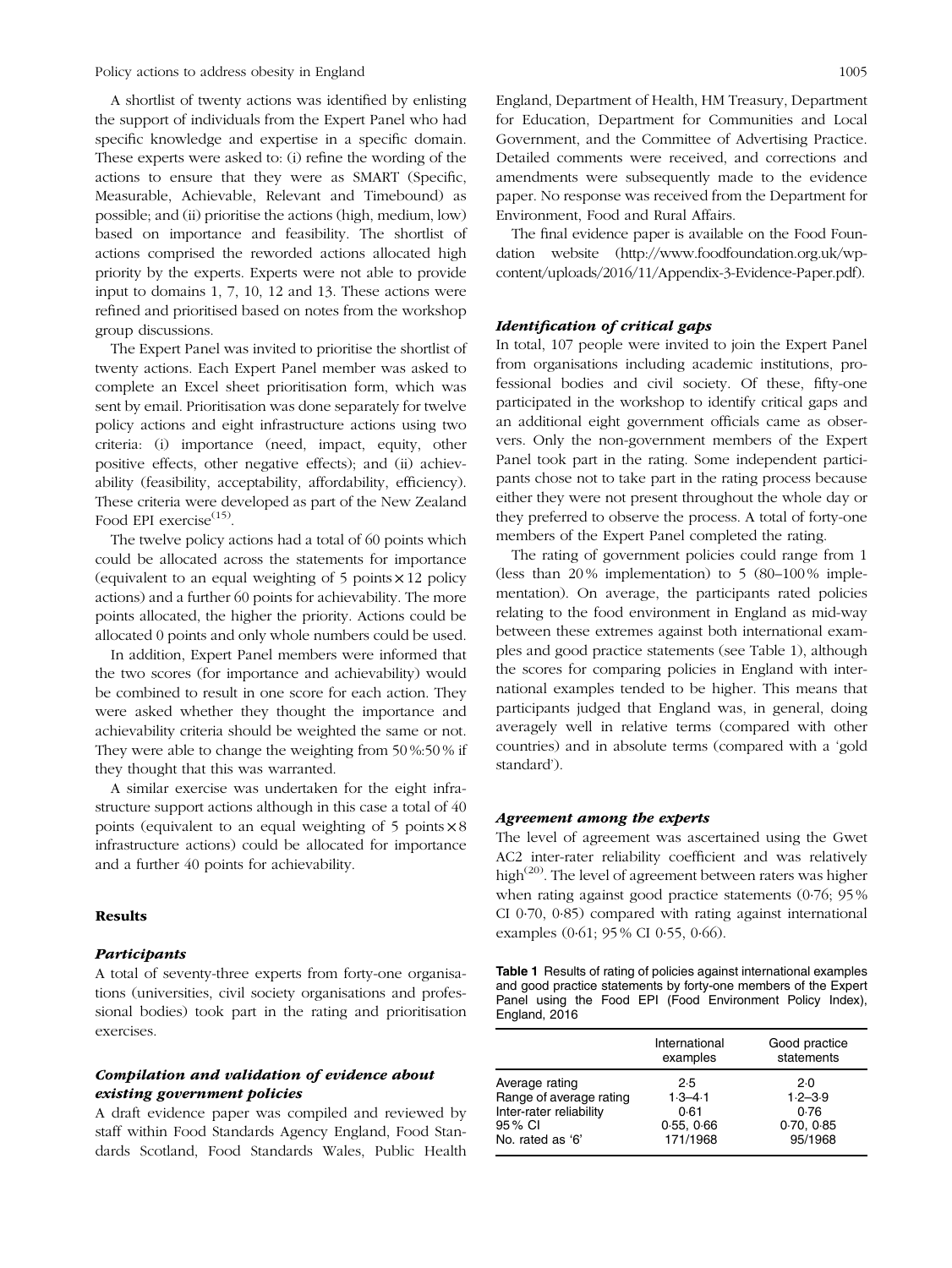# Ratings of policies and infrastructure support

A short-hand form of the good practice statements is used in the lists below and figures; see the online supplementary material, Supplemental File 1, for a full list of good practice statements and international examples.

There was not a lot of consistency within a domain, but, in general, the policies that received the highest scores (most implementation) were in the domains of Food Labelling (domain 2), Leadership (domain 8) and Monitoring & Intelligence (domain 10). The Expert Panel gave the highest scores (i.e. good implementation of policies and infrastructure support) to the following ten areas when rated against international examples (starting with the highest score), as shown in [Fig. 3](#page-5-0): (i) monitoring of overweight and obesity; (ii) monitoring of non-communicable disease risk factors; (iii) labelling with regard to nutrient declarations; (iv) access to information and key government documents relating to the food environment; (v) dietary guidelines established; (vi) school food standards; (vii) population intake targets established; (viii) labelling with regard to front of pack; (ix) monitoring of nutrition status; and (x) food composition standards established.

The same policy areas received the highest scores when rated against good practice statements, with the addition in eighth place of existence of a health promotion agency with dedicated funding (see [Fig. 4](#page-6-0)).

The Expert Panel gave the lowest scores (i.e. poor implementation of policies) to the following ten policy areas when rated against international examples (starting with the lowest score): (i) platforms between civil society and government; (ii) subsidies in favour of healthier foods; (iii) investment management and non-food policy development that takes account of public health nutrition; (iv) planning policies that favour healthier foods; (v) systems-based approach to improving food environments; (vi) advertising in child settings; (vii) coordination mechanisms across different government departments; (viii) workplace food provision; (ix) advertising through non-broadcast media; and (x) comprehensive implementation plan to improve food environments.

The above policies were also scored lowest when rated against good practice statements, with the addition of processes to assess the impact of policies on health (sixth lowest) and restriction of commercial interests in government policy development (tenth lowest).

#### Prioritisation of actions

The action prioritisation Excel sheets were sent out to all 107 Expert Panel members. A total of thirty-four responses were received, although in several cases this represented an organisation response rather than an individual response.

## Priority policy actions

The six most important policy actions (out of a total of twelve actions listed in the online supplementary material,

Supplemental File 2) are, in order of prioritisation (both for unweighted and weighted scores):

- 1. Control advertising of foods high in fat, sugar and/or salt to children. Government to significantly reduce the exposure of children under the age of 16 years to the promotion of foods and drinks high in fat, sugar and/or salt by removing such promotion from: (i) broadcast media before 21.00 hours; (ii) all non-broadcast media (including digital) that have an above-average child audience; and (iii) the sponsorship of cultural and sporting events that appeal to children (average non-weighted score  $=$  515/4080, range 2–30).
- 2. Implement the levy on sugary drinks. Government to implement the levy on sugary drinks by April 2018 and redesign the levy as a sales tax to ensure that the intervention provides a clear price differential at point of sale to promote a reduction in consumption of sugary drinks (average non-weighted score $=472/4080$ , range 1–20).
- 3. Introduce composition standards for processed foods. Government to introduce composition standards for processed foods and dishes sold through food service in relation to free sugar, saturated fat and salt (average non-weighted score  $=462/4080$ , range  $4-20$ ).
- 4. Monitor school and nursery food standards. The Department of Education to work with Ofsted, the Care Quality Commission and the Food Standards Agency to set out a new framework and independent body for inspection and monitoring of school and nursery food standards in England (average non-weighted score =  $382/4080$ , range 2-10).
- 5. Introduce mandatory buying standards for all publicsector institutions. Government to make Buying Standards and application of the Balanced Scorecard for Food and Catering Services mandatory for all publicsector institutions by 2020 (average non-weighted  $score = 348/4080$ , range 0–11).
- 6. Strengthen planning laws to discourage less healthy food offers. Government to support local authorities to develop supplementary planning guidance and provide them with sufficient powers for a simplified mechanism of planning laws to enable them to both promote healthier food options and discourage less healthy offers (average non-weighted score $=340/4080$ , range 1–10).

# Priority infrastructure actions

The four most important infrastructure actions (out of a total of eight listed in the online supplementary material, Supplemental File 2) are, in order of prioritisation (whether weighted or unweighted):

1. Prioritise health and the environment in the 25-year Food and Farming Plan. Prioritise sustainable health and environment principles within the Government's 25-year Food and Farming Plan (average non-weighted  $score = 376/2720$ , range 2–11).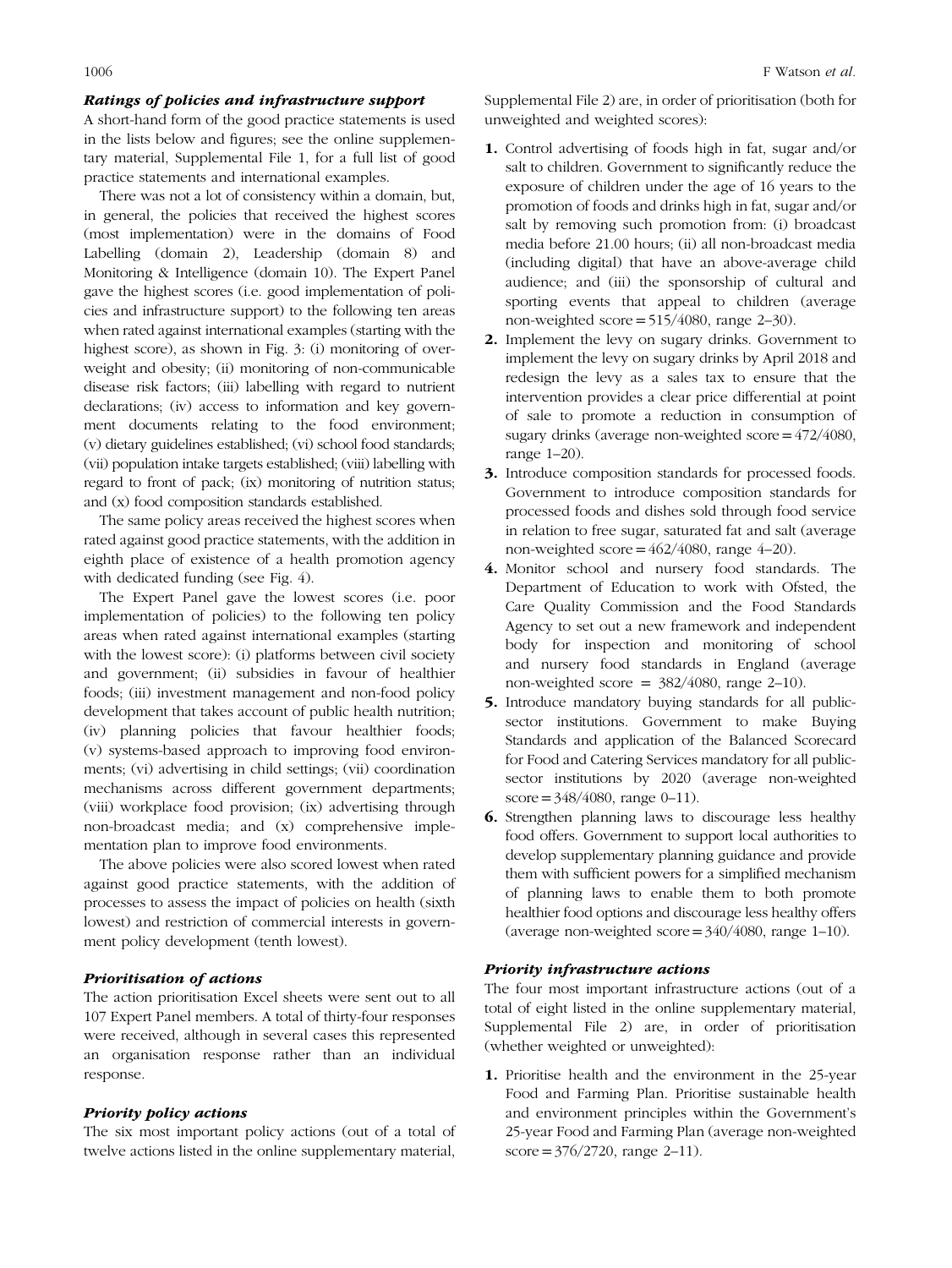<span id="page-5-0"></span>

Fig. 3 Rating implementation of policies against international examples by forty-one members of the Expert Panel using the Food EPI (Food Environment Policy Index), England, 2016. See the online supplementary material, Supplemental File 1, for the full list of international examples (NCD, non-communicable disease)

- 2. Adopt a National Food Action Plan. Parliament to adopt a National Food and Nutrition Action Plan, to ensure healthy and sustainable food supplies affordable to all (average non-weighted score=366/2720, range 3–10).
- 3. Monitor the food environment. Government to identify a suite of indicators to monitor the food environment to be included in the public health

outcomes framework (average non-weighted score= 358/2720, range 2–10).

4. Implement independent evaluations of major programmes. Government to outline a plan to evaluate policies related to the food environment and commission independent evaluations of major programmes and policies (average non-weighted score=337/2720, range 2–10).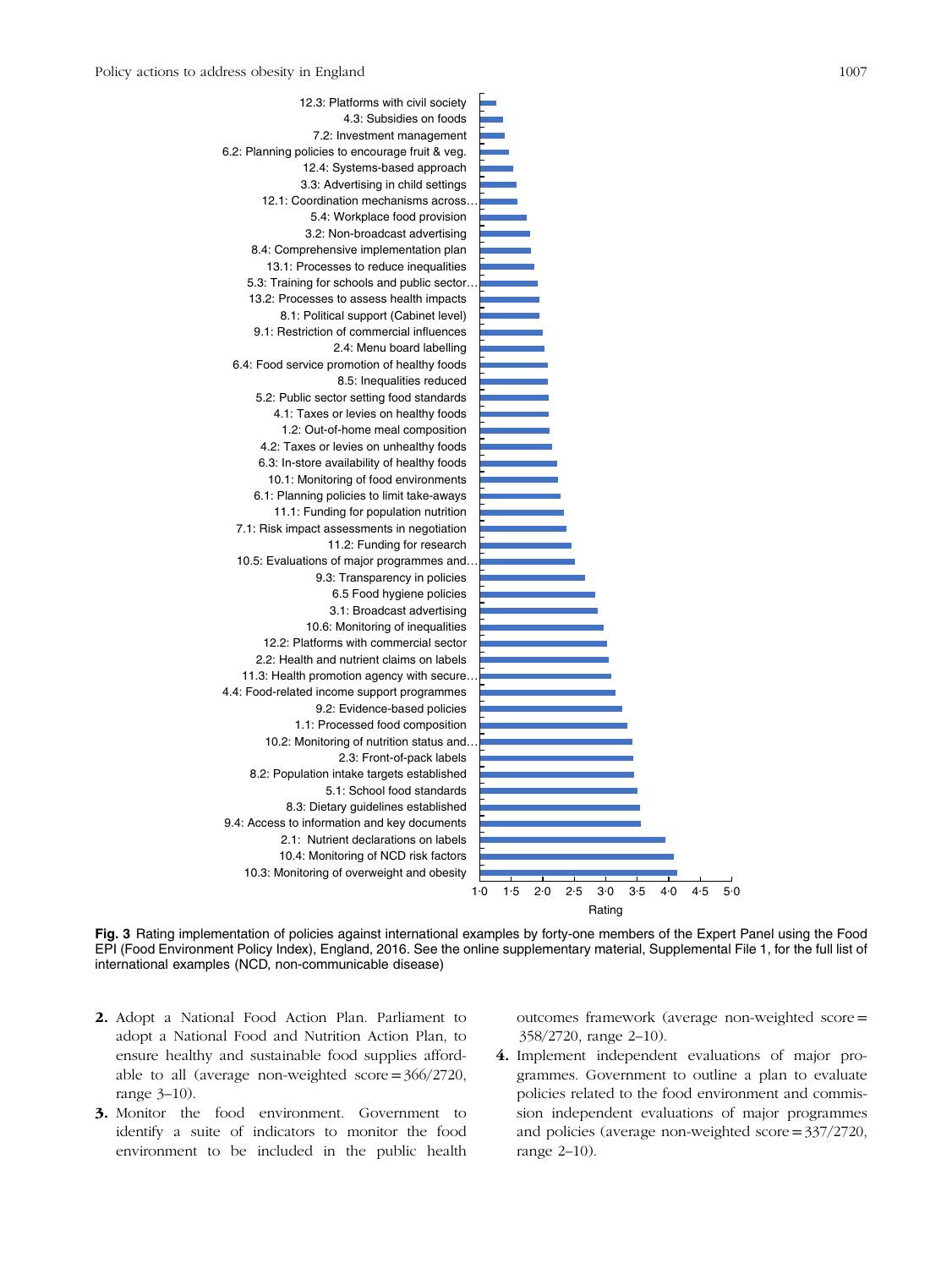<span id="page-6-0"></span>

Fig. 4 Rating implementation of policies against good practice statements by forty-one members of the Expert Panel using the Food EPI (Food Environment Policy Index), England, 2016. See the online supplementary material, Supplemental File 1, for the full list of good practice statements (NCD, non-communicable disease)

# Discussion

The Food EPI was applied in the context of England. Existing food- and diet-related policies were systematically documented, and independent experts were brought together to identify policy gaps and generate a set of ten priority actions that, if implemented by government, could contribute to reducing obesity and overweight in the population. The Food Foundation, an independent think tank that tackles the growing challenges facing the UK's food system through the interests of the UK public, used the information generated by the Food EPI to produce a policy briefing, which is available on the Food Foundation website [\(http://www.foodfoundation.org.uk/wp-content/](http://www.foodfoundation.org.uk/wp-content/uploads/2016/11/Food-Environment-policy-brief.pdf) [uploads/2016/11/Food-Environment-policy-brief.pdf](http://www.foodfoundation.org.uk/wp-content/uploads/2016/11/Food-Environment-policy-brief.pdf)). This was circulated to Members of Parliament who attended an event in Westminster at which the Food EPI priority actions were presented in November 2016.

An advantage of using the Food EPI is that it follows a standard method that can be reapplied in England at a future date. Thus, Food EPI is a potentially useful tool for assessing a government's record with regard to putting in place policies to improve the food environment. The tool was pilot-tested in New Zealand in 2014 and the assessment was repeated in 2017. The method has also been applied in Thailand and Australia. This means that cross-country comparisons can be made and common policy priorities can be highlighted. In all four countries, priority actions included tighter control on the marketing of unhealthy foods to children and introduction of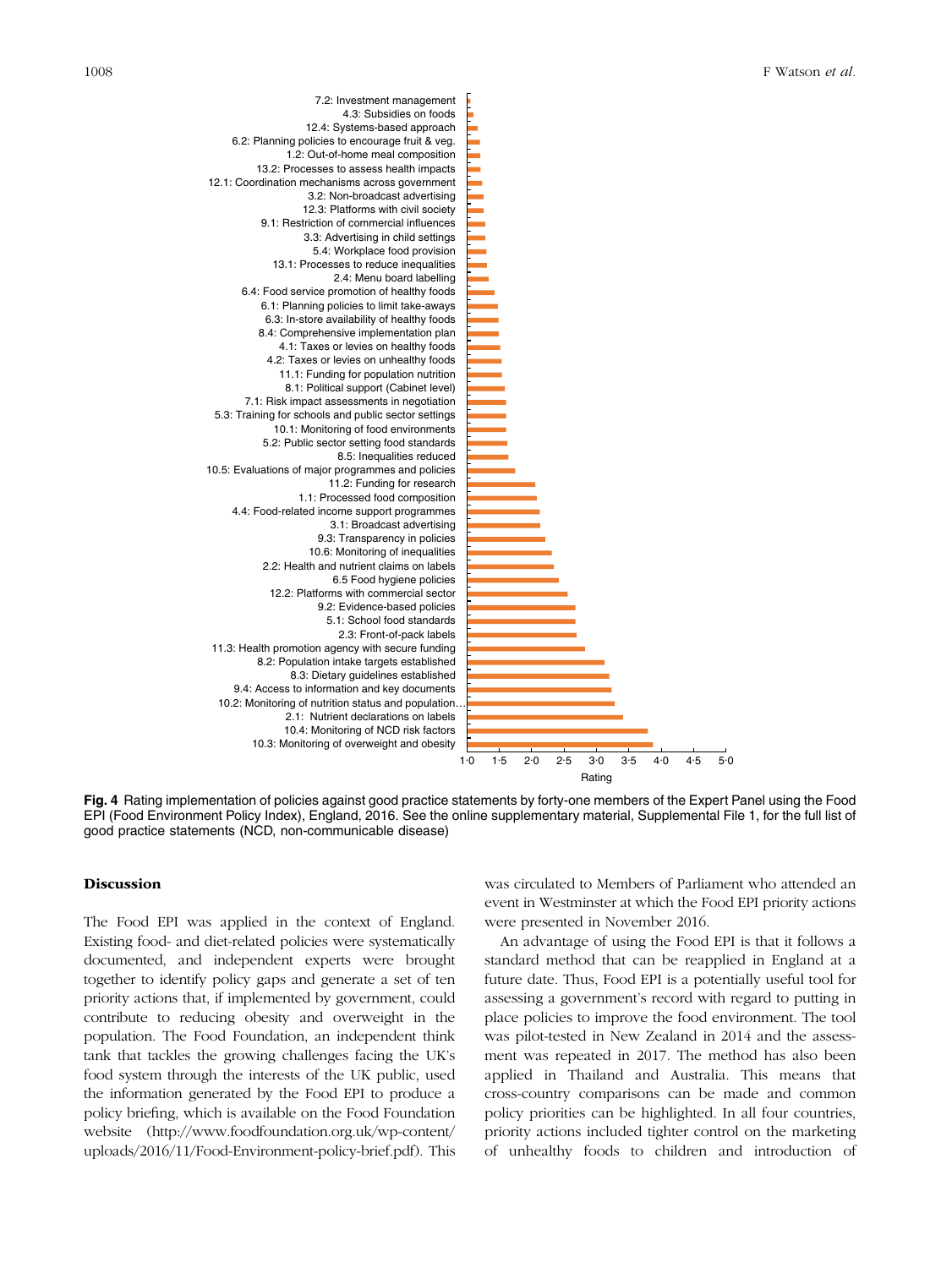composition standards for processed foods. Achievements in one country can be helpful for advocating for and implementing policy actions in another country. In England, for example, the Expert Panel recognised that school food standard policies are in place, although monitoring of standards was included as a priority action. This is not the case in Thailand and New Zealand, where introducing healthy food policies in schools was identified as a gap in implementation in comparison with international examples and a priority area for action.

A further strength of the Food EPI method is that it relies on the expertise and knowledge of independent experts and government officials. This builds legitimacy and increases the potential to influence government. There are limitations with the method, however. Rating the implementation of policies and infrastructure support for the food environment to identify policy gaps is hindered by: (i) few international examples for comparison; (ii) misleading or unclear good practice statements; and (iii) the collective nature of the exercise, which means that group dynamics play a role and could lead to either lower average ratings or higher average ratings due to peer pressure. Furthermore, it is a time-consuming exercise. Given that there was a good level of agreement in the ratings within a domain, an alternative way of rating by domain rather than by good practice statements could be considered.

While a standard method was developed for the Food EPI in New Zealand $^{(15)}$  $^{(15)}$  $^{(15)}$ , its application varies according to the national context. New Zealand has a relatively small population and limited legislation regarding the food environment. Only non-governmental experts were involved in identifying policy gaps and priority actions. In Thailand, the method was adapted to include state actors, as well as non-state actors, in assessing policy gaps and in reaching consensus on priority actions<sup> $(17)$  $(17)$  $(17)$ </sup>. England has a population twelve times that of New Zealand, and complex legislation and guidance relating to different parts of the food environment, partly resulting from its membership of the EU. Furthermore, there is a large number of groups with an interest in different parts of the food environment. These groups have been actively campaigning for many years to improve different aspects of the food environment. In England, therefore, the initial set of potential actions was based on existing recommendations that campaign groups had already developed.

The Childhood Obesity Plan published by the UK Government in August 2016 aims to significantly reduce England's rate of childhood obesity within the next 10 years. The Government has committed to implementation of a levy on sugary drinks by April 2018 and introduction of a voluntary 20% reduction of sugar in products by  $2020^{(10)}$  $2020^{(10)}$  $2020^{(10)}$ . The former is a levy on producers and importers designed to encourage them to reduce the amount of sugar in their products. The latter is a voluntary programme which applies primarily to sugar. A 'snap' general election took place on 8 June 2017 in the UK so another one is not expected for some years. A subsequent election would be an ideal time to reassess policies relating to the food environment in England to consider how well the outgoing government has done and to set targets for the incoming government.

## Acknowledgements

Acknowledgements: Experts from the following institutions contributed to Food EPI for England: Alexandra Rose Charity (Jonathan Pauling); British Medical Association (George Roycroft); C3 Collaborating for Health (Katie Cooper); Cancer Research UK (Alison Cox); Children's Food Trust (Patricia Mucavele); City University (Corinna Hawkes and Geof Rayner); Compassion in World Farming (Daphne Rieder); Eating Better Alliance (Sue Dibb); Food Ethics Council (Dan Crossley); Food Foundation (Anna Taylor and Robin Hinks); Food Research Collaboration (Victoria Schoen); Food System Academy (Geoff Tansey); Forum for the Future (Mark Driscoll); Health Equalities Group (Robin Ireland); Independent (Amber Wheeler); Institute of Education (Rebecca O'Connell); London School of Hygiene and Tropical Medicine (Laura Cornelsen); Medact (Elizabeth Atherton); National Obesity Forum (Tam Fry); Nourish Scotland (Pete Ritchie); Queen Mary University (Kawther Hashem); Soil Association (Peter Melchett); Sustain (Hannah Laurison); Sustainable Food Trust (Tom Andrews); UK Health Forum (Modi Mwatsama); University of Aberdeen (Flora Douglas); University of Aberystwyth (Naomi Salmon); University of Cambridge (Jean Adams); University College of London (Richard Watt); University of East Anglia (Andrew Fearne); University of Liverpool (Christopher Birt); University of Oxford (Susan Jebb, Peter Scarborough and Mike Raynor); University of Southampton (Alan Jackson); University of Stirling and Open University (Gerard Hastings); University of Ulster (Sinead Furey); University of Westminster (Regina Keith and Jessica Swann); Which? (Sue Davies); World Obesity Federation (Tim Lobstein); World Cancer Research Fund (Simone Bosch); WRAP (Bojana Bajzeli); WWF (Duncan Williamson). Staff from the following government institutions also contributed: Food Standards Agency England; Food Standards Scotland; Food Standards Wales; Public Health England; Department of Health; HM Treasury; Department for Education; Department for Communities and Local Government; Committee of Advertising Practice; multiple teams within the Scottish and Welsh Governments. Financial support: This work was supported by the Bill and Melinda Gates Foundation (grant number GA022216); the Esmee Fairbairn Foundation (grant number 16-2002); and the Nuffield Foundation (grant number OPD/42980). M.R. is funded by the British Heart Foundation (grant number 006/PSS/CORE/2016/ OXFORD). The four funders had no role in the design, analysis or writing of this article. Conflict of interest: None. Authorship: F.W. was the lead investigator who had overall responsibility for designing and conducting the